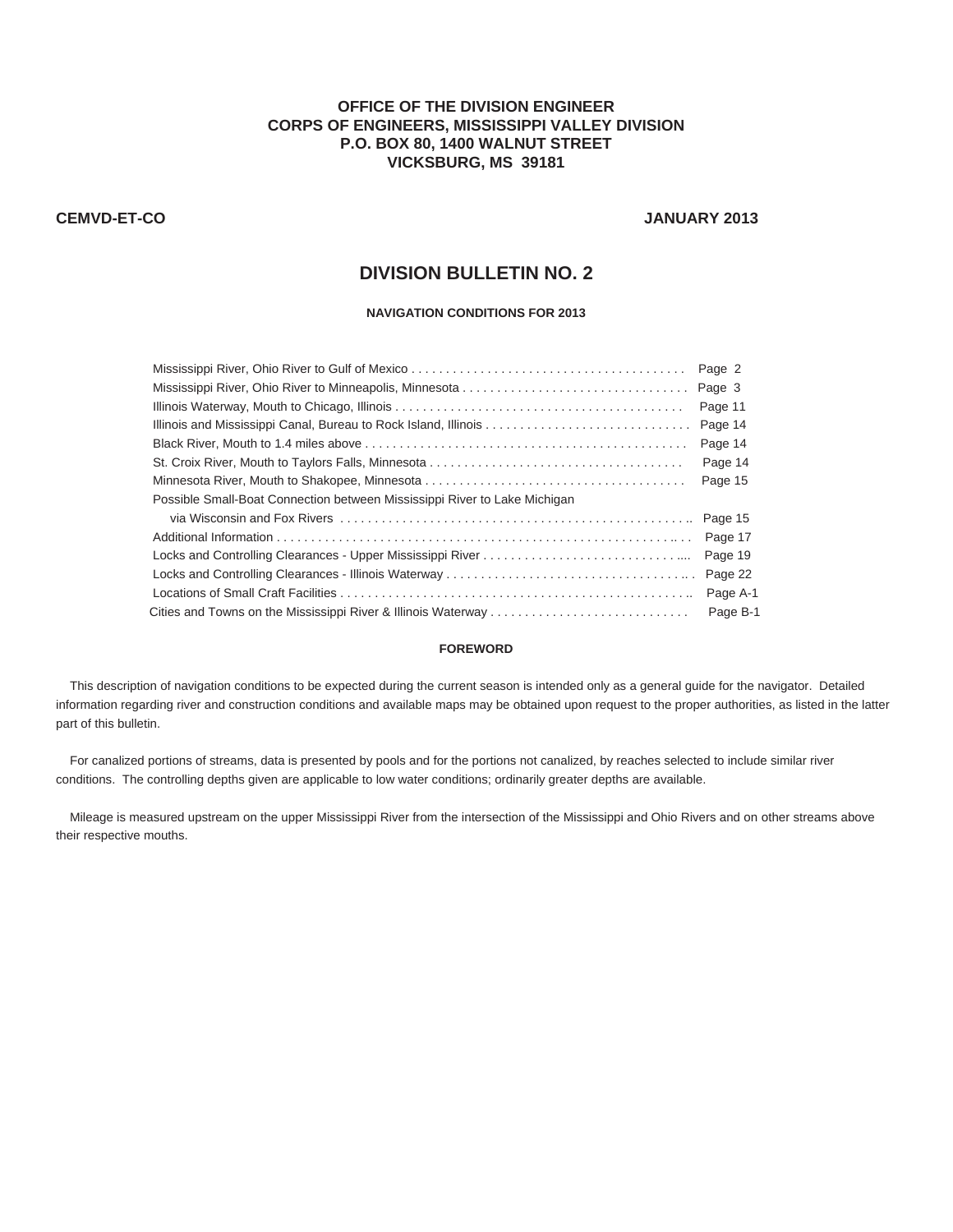|                                                        |                                         | STATUS OF LOCKS AND DAMS-CONTR                      |                          |                                 |                            |                                                |                                    | OLLING CLEARANCES IN MISSISSIPPI RIVER POOLS (continued) |                                     |
|--------------------------------------------------------|-----------------------------------------|-----------------------------------------------------|--------------------------|---------------------------------|----------------------------|------------------------------------------------|------------------------------------|----------------------------------------------------------|-------------------------------------|
| Name or No.<br>Lock                                    | <b>Miles Above</b><br><b>Ohio River</b> | Nearest Town                                        | <b>Bank</b>              | λò<br>Size in Feet<br>Usable Lo | Lift in<br>Feet<br>$*1(1)$ | Horizontal Name & Mile                         | Clearance in<br>Horizontal<br>Feet | Vertical Name & Mile                                     | Clearance in<br>Vertical<br>Feet *2 |
| $23*(4)$                                               |                                         |                                                     |                          |                                 |                            |                                                |                                    |                                                          | $*(2)$                              |
| 24                                                     | 273.4                                   | Clarksville, MO                                     | $\propto$                | 110x600                         | 15.0                       | Louisiana Rr (282.1)                           | 195.0                              | Louisiana Hwy Bridge<br>(Mid 300')(283.2)                | 65.9                                |
| 25                                                     | 241.4                                   | Winfield, MO                                        | $\simeq$                 | 110x60C                         | 15.0                       | No bridges or aerial wires<br>cross this pool. |                                    |                                                          |                                     |
| Melvin Price Pool<br>$*(8)$                            | 200.8                                   | Alton, IL                                           |                          | 110x1200                        | 23.0                       | Clark Hwy (202.4)                              | 670.0                              | Clark Hwy (202.4)                                        | 66.4                                |
|                                                        |                                         |                                                     |                          | 110x600                         | (5)                        |                                                |                                    |                                                          |                                     |
| 27                                                     | 185.0                                   | Granite City, IL                                    |                          | 110x1200                        | 15.0                       | In Chain of rocks Canal<br>(190.5)             | 348.0                              | I-270 Canal Bridges (190.8)                              | 66.1                                |
|                                                        |                                         |                                                     |                          | 110x60C                         | $\zeta)_{*}$               |                                                |                                    |                                                          | (2)                                 |
| Dam No. 27                                             | 190.3                                   | St. Louis, MO                                       | $\simeq$                 | (no lock)                       |                            |                                                |                                    |                                                          |                                     |
| Melvin Price Lock<br>& Dam (Pool on<br>Illinois River) | $*$ (8)                                 | Alton, IL                                           | $\overline{\phantom{0}}$ | 110x1200                        | 23.0                       | Florence Hwy Bridge (56.0)                     | 203.2                              | Aerial wire crossing (61.6)<br>Pearl RR Br (43.2)(open)  | 41.2                                |
|                                                        |                                         |                                                     |                          |                                 |                            |                                                |                                    |                                                          | 69                                  |
|                                                        |                                         | *NOTES:                                             |                          |                                 |                            |                                                |                                    |                                                          |                                     |
|                                                        |                                         | (1) Lifts at flat pool stages.                      |                          |                                 |                            |                                                |                                    |                                                          |                                     |
|                                                        |                                         | (2) Vertical Clearance above flat pool (low water). |                          |                                 |                            |                                                |                                    |                                                          |                                     |
|                                                        |                                         | (3) Above recorded high water indicated or          |                          |                                 | pages 8 and 15.            |                                                |                                    |                                                          |                                     |
|                                                        |                                         | (4) Lock and Dam No. 23 not constructed.            |                          |                                 |                            |                                                |                                    |                                                          |                                     |
|                                                        |                                         | (5) With depth of 18 feet on lower lock sill.       |                          |                                 |                            |                                                |                                    |                                                          |                                     |
|                                                        |                                         | (6) At 40,000 cfs flow.                             |                          |                                 |                            |                                                |                                    |                                                          |                                     |

(7) Lift is based on St. Louis Gage 0.0 and upper pool reading of EL.395, Vertical clearance based on upper pool of EL.395<br>(8) Mile 0 of IWW is at mile 218.0 of Upper Mississippi River, mile 0 to 80.2 of IWW is part of Mel